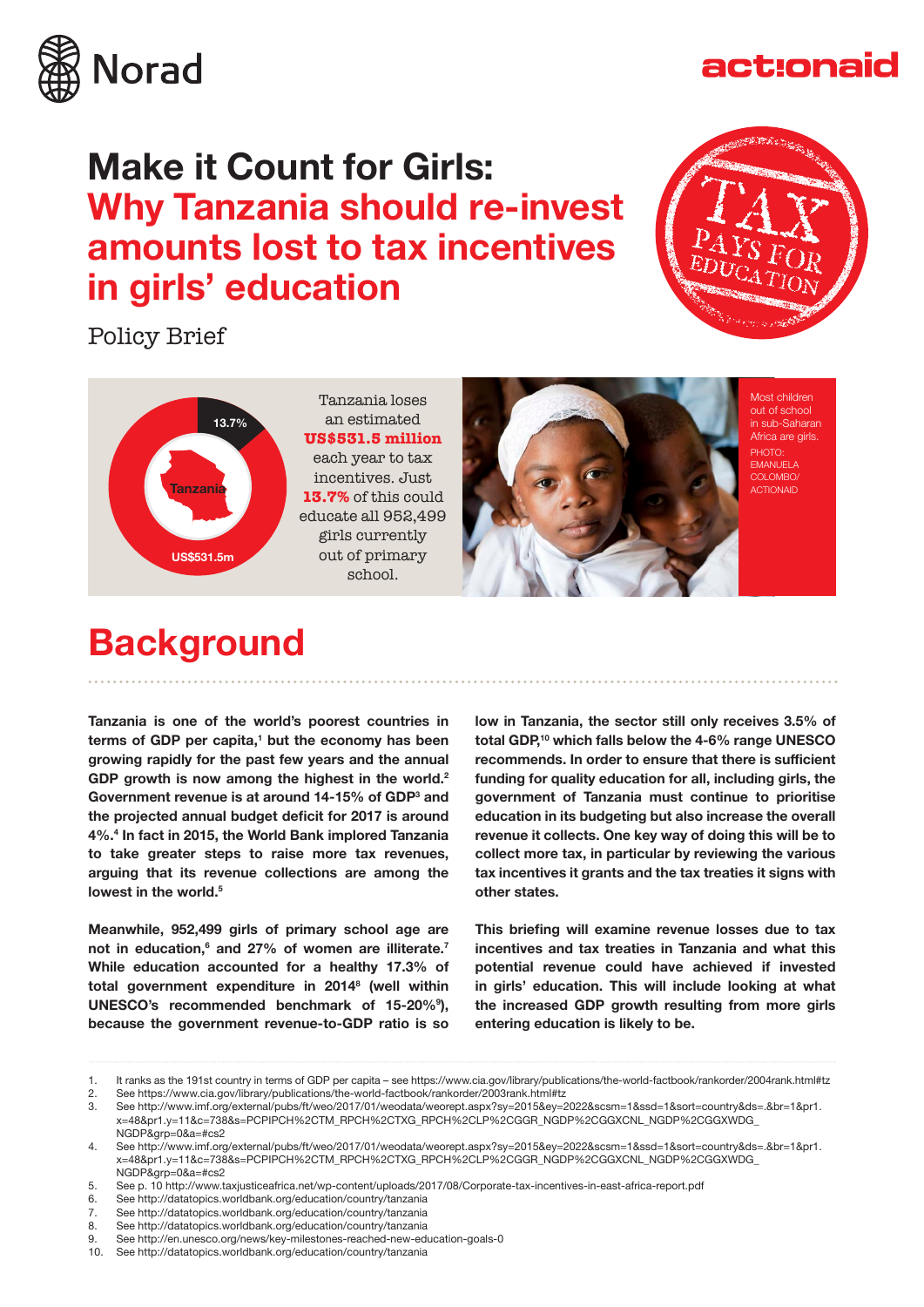# **Key figures**

| Number of girls not in primary education                                                                                                                                              | 952,499            |
|---------------------------------------------------------------------------------------------------------------------------------------------------------------------------------------|--------------------|
| <b>Percentage of GDP spent on education</b>                                                                                                                                           | 3.5%               |
| <b>Estimated revenue lost to tax incentives and tax treaties</b>                                                                                                                      | <b>US\$531.5m</b>  |
| <b>Annual cost per pupil to government</b>                                                                                                                                            | <b>US\$44.50</b>   |
| Annual cost per pupil to family                                                                                                                                                       | <b>US\$31.78</b>   |
| Total annual cost per pupil – government and family<br>contributions combined                                                                                                         | <b>US\$76.28</b>   |
| Percentage of total cost per pupil paid by parents                                                                                                                                    | 41.7%              |
| Total annual cost of educating all girls currently not in<br>education                                                                                                                | <b>US\$72.62m</b>  |
| Total cost of putting all girls of the relevant age not<br>currently in school through the six years of primary<br>school                                                             | <b>US\$435.71m</b> |
| Additional GDP per year, per girl who has completed (as<br>opposed to not completed) primary education                                                                                | <b>US\$185.76</b>  |
| Total additional GDP per year if all girls currently not in<br>primary education had completed primary education                                                                      | US\$176,843,520    |
| Total additional GDP over a 45 year working life (at<br>current prices, not adjusted for inflation) if all girls<br>currently in primary education had completed primary<br>education | <b>US\$7.96bn</b>  |
|                                                                                                                                                                                       |                    |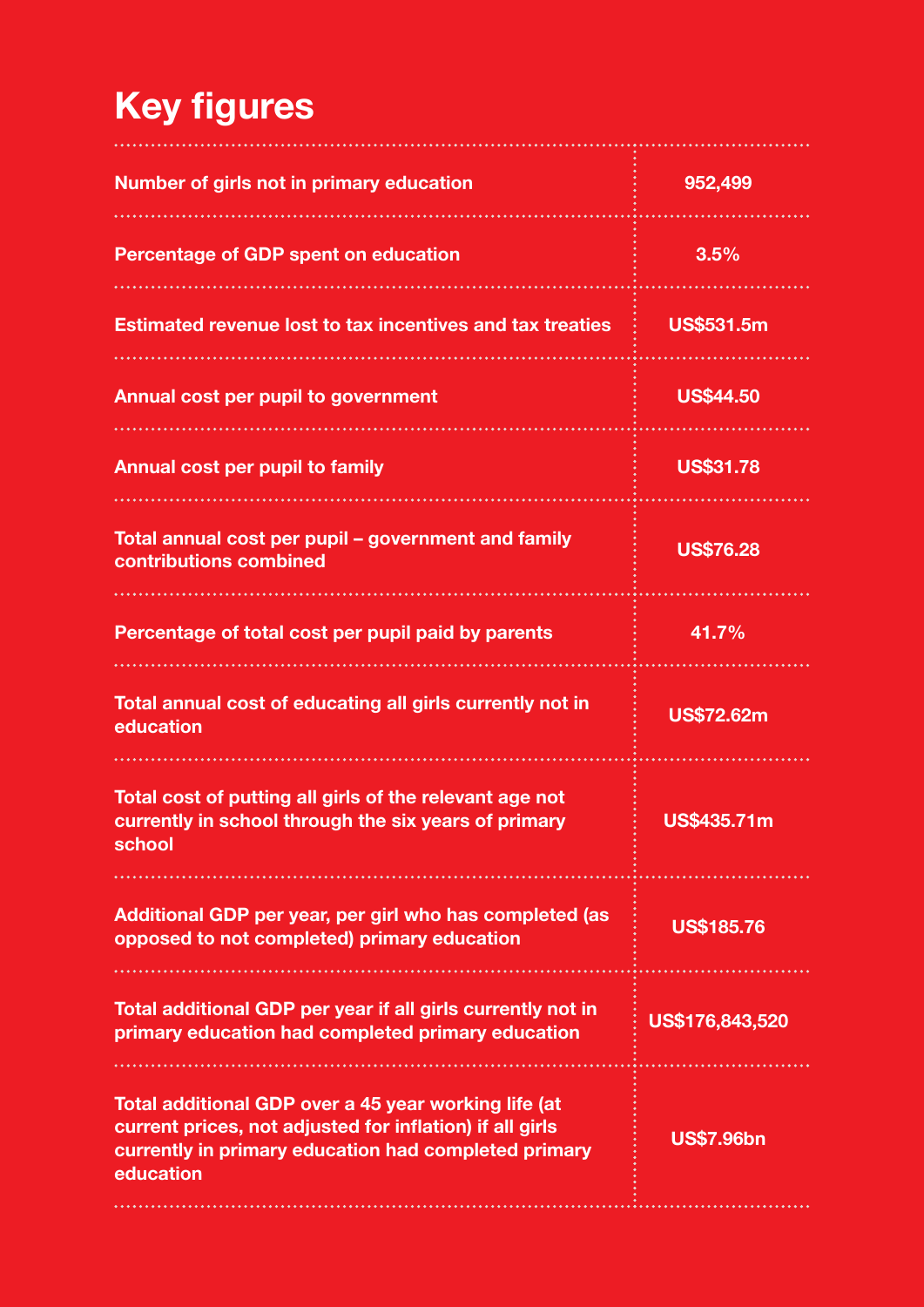## **Tax incentives**

A tax incentive (also known as a tax break) is, in essence, a special tax deal given to a company to encourage it to invest. There are many kinds of tax incentives, but they can broadly be placed into two categories: *statutory11* tax incentives that are open to all companies that meet certain criteria; and *discretionary12* tax incentives that are bespoke deals for an individual company.

### **Tax exemptions in Tanzania: STATUTORY**

### **General statutory tax incentives**

- A lowering of the Corporate Income Tax (CIT) from 30% to 25% during the first three years that a company is listed on the Dar es Salaam stock exchange, provided at least 35% of the shares are issued to the public.<sup>13</sup>
- A 50% allowance is granted on expenditure of plant and machinery that is used in manufacturing and installed in a factory or providing services to tourists. Other rates for capital allowances range from 37.5% for items like computers and earthmoving equipment to 5% for buildings dams, water reservoirs etc.<sup>14</sup>

### **Sector specific tax incentives**

Oil and gas investors enjoy some VAT incentives, the new VAT Act notwithstanding. Existing oil and gas investors will continue to enjoy the same VAT relief as under the old VAT Act. Their imports will continue to be VAT exempt. New oil and gas investors will also be largely exempt from paying VAT during exploration and prospecting phases but not in the development phase.<sup>15</sup>

- A 100% capital allowance in agriculture on expenditure incurred on plant and machinery, including windmills, electric generators and distribution equipment used solely in agriculture.<sup>16</sup>
- An exemption of withholding tax chargeable by foreign banks on interests payable to strategic investors as defined by Tanzania Investment Act.<sup>17</sup>
- A 100% deduction for expenditure incurred in mining operations for the year (both capital and revenue expenditure).<sup>18</sup>

### **Export Processing Zone (EPZ)19,20 and Special Economic Zone (SEZ)21 tax exemptions**

- Income derived from investment or business conducted within the Export Processing Zone (EPZ) and Special Economic Zone (SEZ) is exempt from tax during the first ten years.
- Payment of withholding tax on foreign loans granted to an investor licensed under in the EPZ and SEZ during the first ten years.
- Payment of withholding tax on dividends arising from investment in the EPZ and SEZ during the first ten years.
- Payment of withholding tax on rent payable by an investor licensed under the EPZ and SEZ during the first ten years.

**<sup>11.</sup> Statutory tax incentives -** These apply to companies that meet certain criteria, generally because they are operating in a sector that the government wants to encourage, are producing for export, or are located in a particular area, particularly special economic zones. In addition to reductions or exemptions from corporation tax, companies are sometimes exempt from withholding taxes on payments abroad; trade taxes on imports and exports; VAT on imports etc.

**<sup>12.</sup> Discretionary tax incentives -** These are specific to a particular investor, and are negotiated between the company and the government, and generally only available to large multinational investors, putting domestic businesses at a distinct disadvantage. Many of the most unfair examples are found in the contracts negotiated between governments and investors in the extractive industries (oil, gas and mining).

<sup>13.</sup> http://www.tra.go.tz/index.php/tax-incentives/169-what-tax-incentives-are-granted-under-the-income-tax-act-2004

<sup>14.</sup> http://www.tra.go.tz/index.php/tax-incentives/169-what-tax-incentives-are-granted-under-the-income-tax-act-2004

<sup>15.</sup> Tanzania Episcopal Conference (TEC), National Muslim Council of Tanzania (BAKWATA) and Christian Council of Tanzania (CCT); The One Billion Dollar Question 'Revisited 5 years later' How Much is Tanzania Now Losing in Potential Tax Revenues?

<sup>16.</sup> http://www.tra.go.tz/index.php/tax-incentives/169-what-tax-incentives-are-granted-under-the-income-tax-act-2004

<sup>17.</sup> See Tanzania Investment Act, http://tanzania.eregulations.org/media/INVESTMENT%20ACT.pdf

<sup>18.</sup> See Tanzania Income Tax Act, https://www.tra.go.tz/tax%20laws/Income%20Tax%20Act%20Revised%20Edition%202008.pdf

<sup>19.</sup> http://www.tra.go.tz/index.php/tax-incentives/169-what-tax-incentives-are-granted-under-the-income-tax-act-2004

<sup>20.</sup> The EPZ program in Tanzania was established in 2002 following the enactment of the Export Processing Zones Act in the same year. The scheme provides for the establishment of export oriented investments within the designated zones with the views of creating international competitiveness for export led economic growth.

<sup>21.</sup> The Government established SEZs in 2006 as strategy to achieve Mini-Tiger Plan 2020. The objective is to promote quick and significant progress in economic growth, export earnings and employment creation. It also aims at attracting private investment in the form of both Foreign Direct Investments (FDI) and Domestic Direct Investment (DDI).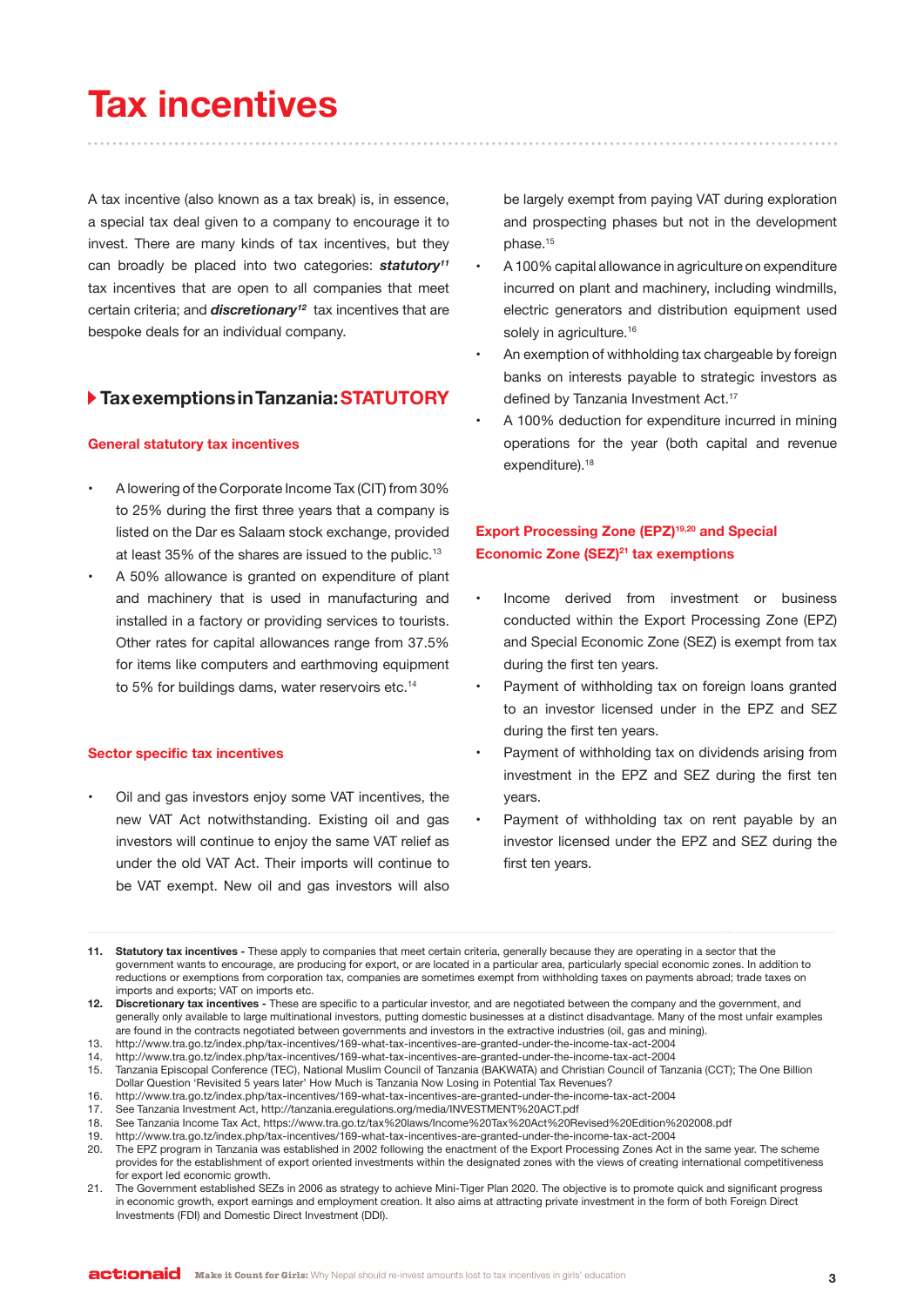### **Tax incentives Tanzania: DISCRETIONARY**

Tax incentives offered by the Tanzania Investment Centre (TIC) have their legal foundation in the TIC Act 1997. Incentives are granted to enterprises wholly owned by foreign investors or if a Joint Venture (JV) whose investment capital is more than 300,000 USD. If the enterprise is locally owned, the minimum capital is 100,000 USD. Incentives can be granted to new investments, for rehabilitation or expansion of existing investments or for equity investment shares or stock in an enterprise.<sup>22</sup>

#### **Tax incentives Tanzania - total estimated losses**

Estimating total tax losses from tax incentives granted by the government is inherently tricky. There are no public numbers on how much potential tax revenue is forfeited through discretionary incentives, and government agencies have also declined to give ActionAid information when it has been requested, citing provisions in Tanzanian law, which makes it illegal for the government to disclose the tax affairs of individual companies. That means that any estimate of losses to tax incentives will inherently be lower than the actual loss.

However, the total amount of tax revenue lost to statutory tax incentives is also difficult to fully estimate. The Tanzanian government does not provide full figures, but focuses rather on lost tax revenue due to exemptions on indirect tax such as VAT. This contrasts with the concerns of the International Monetary Fund which in 2016 stated that: *'it is difficult to assess the magnitude of revenue forgone from the income tax holidays since tax exemption data only include indirect taxes…[…]… There is a need to review these incentives and consider eliminating them.'<sup>23</sup>*

According to the government's own figures, statutory VAT tax exemptions $24$  for 2015/16 stood at Tsh 927,444,036,490 - the equivalent of US\$413m (using October 2017 exchange rates).<sup>25</sup> This figure does not include any of the discretionary tax exemptions given to individual companies, e.g. on corporate income tax, nor does it contain any of the foregone revenue resulting from the EPZs and SEZs.

The exact amount of foregone tax revenue in EPZs and SEZs is not public, but the government itself gives an example of a Chinese company benefitting from an annual tax exemption of around Tsh1.5bn – or roughly US\$668,000 at October 2017 exchange rates.<sup>26</sup> During the same period the company had export revenues of on average Tsh3.8bn - or US\$1.69m<sup>27</sup> - per year. That means tax revenue foregone equalled 39.5% of the export revenues. According to government claims, total export revenue from the EPZ is roughly US\$300m per year.<sup>28</sup> If the Chinese company were representative, then tax foregone would be the equivalent of 39.5% of export revenue. If applied to total export revenues, this would leave an estimated total foregone tax revenue of US\$118.5m per year. This calculation is obviously made based on a very small sample, but given the lack of official statistics on revenue foregone in EPZs, it is the best estimate that can be produced based on the data available.

The government's own VAT data combined with ActionAid's estimates for tax revenue foregone in EPZs gives us annual tax losses of US\$531.5m per year. As this still does not include any of the long list of incentives detailed above apart from VAT and EPZ incentives, and is it does not include any revenue foregone due to discretionary tax incentives, this figure is likely to be an underestimation rather than an overestimation.

Total estimated loss from tax incentives: **US\$531.5m**

<sup>22.</sup> See http://www.tccia.com/tccia/wp-content/uploads/legal/acts/Investment%20Act\_1997.pdf

<sup>23.</sup> p. 28 https://www.imf.org/external/pubs/ft/scr/2016/cr16254.pdf

<sup>24.</sup> Note that these tax exemptions apply to domestic as well as international taxpayers.

<sup>25.</sup> See http://www.mof.go.tz/mofdocs/exemptions/Exemptions%20and%20Relief\_From\_JULY-2015\_TO\_JUNE-2016.pdf

<sup>26.</sup> See http://www.epza.go.tz/p\_events.php?c=162

<sup>27.</sup> October 2017 exchange rates<br>28. See http://www.thecitizen.co.t

<sup>28.</sup> See http://www.thecitizen.co.tz/magazine/businessweek/EPZ-exports-expected-to-hit--300m-this-year/1843772-2781098-format-xhtml-fyy3o/ index.html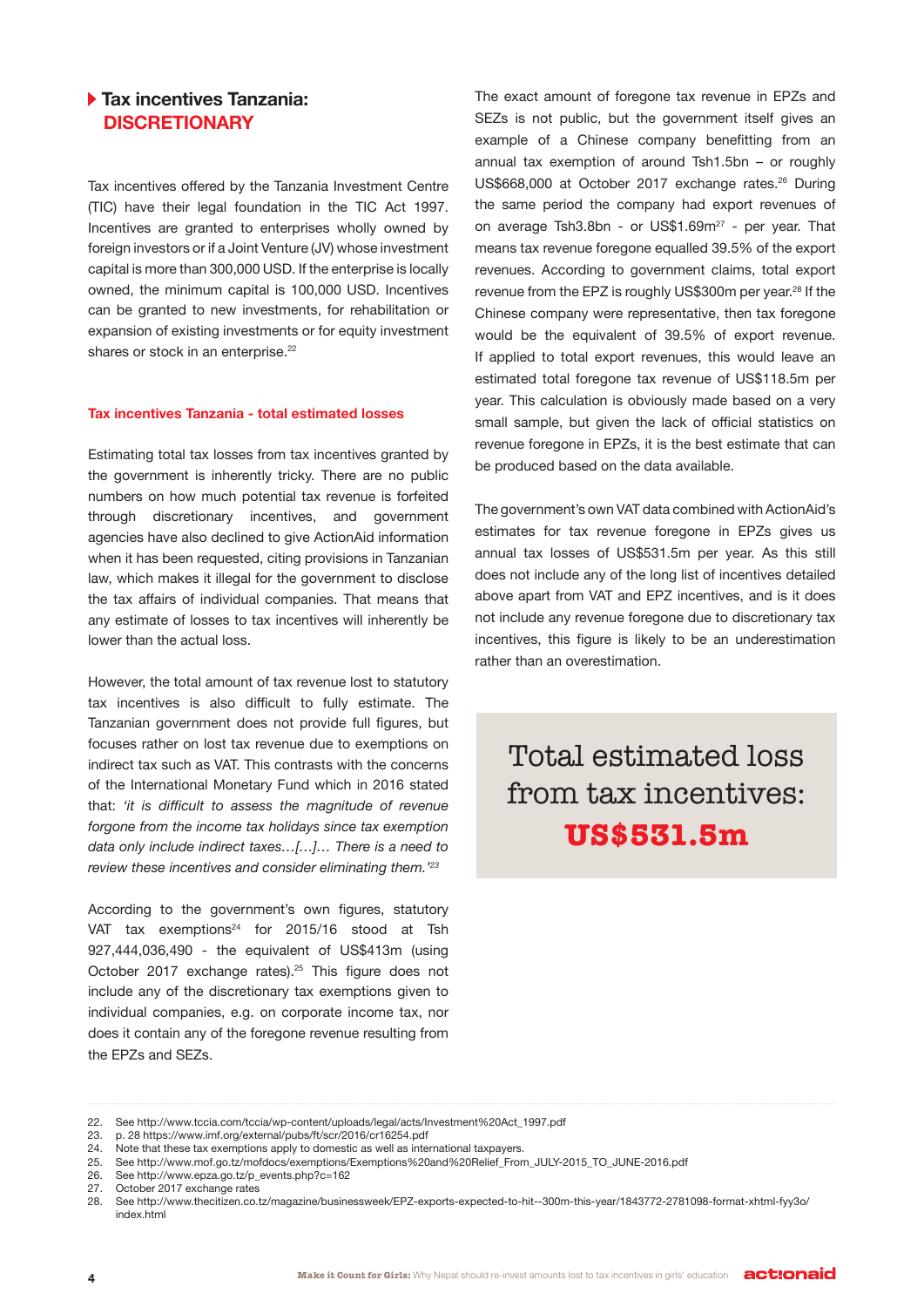## **Tax treaties**

Tax treaties determine how much, and even if, countries can tax multinational companies. They provide certainty to international businesses by indicating which taxes will be limited when making money overseas. This certainty is often provided through restrictions on the rights of the treaty signatories to tax different types of income. In the overwhelming majority of cases, these tax treaties override any national law. If a tax treaty rate is lower than the rate set in national law, companies that are able to use the tax treaty route will very often pay less tax than similar local companies. Tax treaties can also prevent double taxation.

Tax treaties can restrict the ability of a country like Tanzania to tax multinationals in a number of ways, including the way that capital gains are taxed and when Tanzania can tax the profits of a company – so-called permanent establishments rules. The tax loss attributable to these provisions in tax treaties can be difficult to quantify, so this briefing will concentrate on withholding taxes, i.e. the taxes applied to

transactions out of Tanzania, such as interest payments, dividends, royalties and management/service fees paid out of Tanzania to a company in another country.

Tanzania has a relatively limited tax treaty network of nine treaties. Because the statutory withholding tax rates are lower than the treaty rates in many cases (see the table below), statutory rates apply rather than treaty rates. This means that it is effectively only the lower rates in the treaty with Zambia that potentially incur tax losses in Tanzania. Based on ActionAid's calculations<sup>29</sup> (see footnote) the losses to the provisions in the Tanzania-Zambia tax treaty are largely negligible and will therefore not be considered for the purposes of this briefing. It is worth noting however that Tanzania may well be losing substantial amounts of tax revenue from provisions that have not been considered in these calculations, such as the capital gains and permanent establishment provisions.

| <b>Withholding Tax</b> | Interest payments | <b>Dividends</b> | <b>Royalties</b> | Management/service fees |
|------------------------|-------------------|------------------|------------------|-------------------------|
| STATUTORY30            | 10                | 10               | 15               | 15                      |
| <b>Sweden</b>          | 15                | 25               | 20               | 20                      |
| Denmark                | 12.5              | 15               | 20               | 20                      |
| <b>Norway</b>          | 15                | 20               | 20               | 20                      |
| <b>Finland</b>         | 15                | 20               | 20               | 20                      |
| <b>Italy</b>           | 12.5              | 15               | 20               | N/A                     |
| Canada                 | 15                | 25               | 20               | 20                      |
| India                  | 12.5              | 15               | 20               | 20                      |
| <b>South Africa</b>    | 10                | 20               | 10               | N/A                     |
| Zambia                 | 0                 | $\overline{0}$   | $\mathbf 0$      | $\mathbf 0$             |

#### **Table 1: Customs, Excise and Import Vat Tax Exemptions**

*Source:* http://taxsummaries.pwc.com/ID/Malawi-Corporate-Withholding-taxes

<sup>29.</sup> Looking specifically at losses due to the dividend provision in the Tanzania-Zambia treaty, FDI stock from Zambia to Tanzania was in 2013 (latest available data): US\$12million. Meanwhile, the overall FDI stock was US\$14, 872million, meaning Zambian investment represented 0.08% of total FDI stock. Total dividend payments abroad from Tanzania in 2013 were US\$43,200,000. Provided the Zambia share of that was indeed 0.08%, the dividends paid from Tanzania to Zambia would have been US\$345,600 in 2013. If normal withholding tax (10%) had applied to those transactions, Tanzania would have raised US\$34,560 in tax revenue. As the treaty rate in the Tanzania-Zambia treaty is 0%, we can estimate that Tanzania may be losing around US\$34,560 a year due to this treaty provision.

<sup>30.</sup> As per Tanzanian Income Act 2004 https://www.tra.go.tz/tax%20laws/The%20Income%20Tax%20Regulation.pdf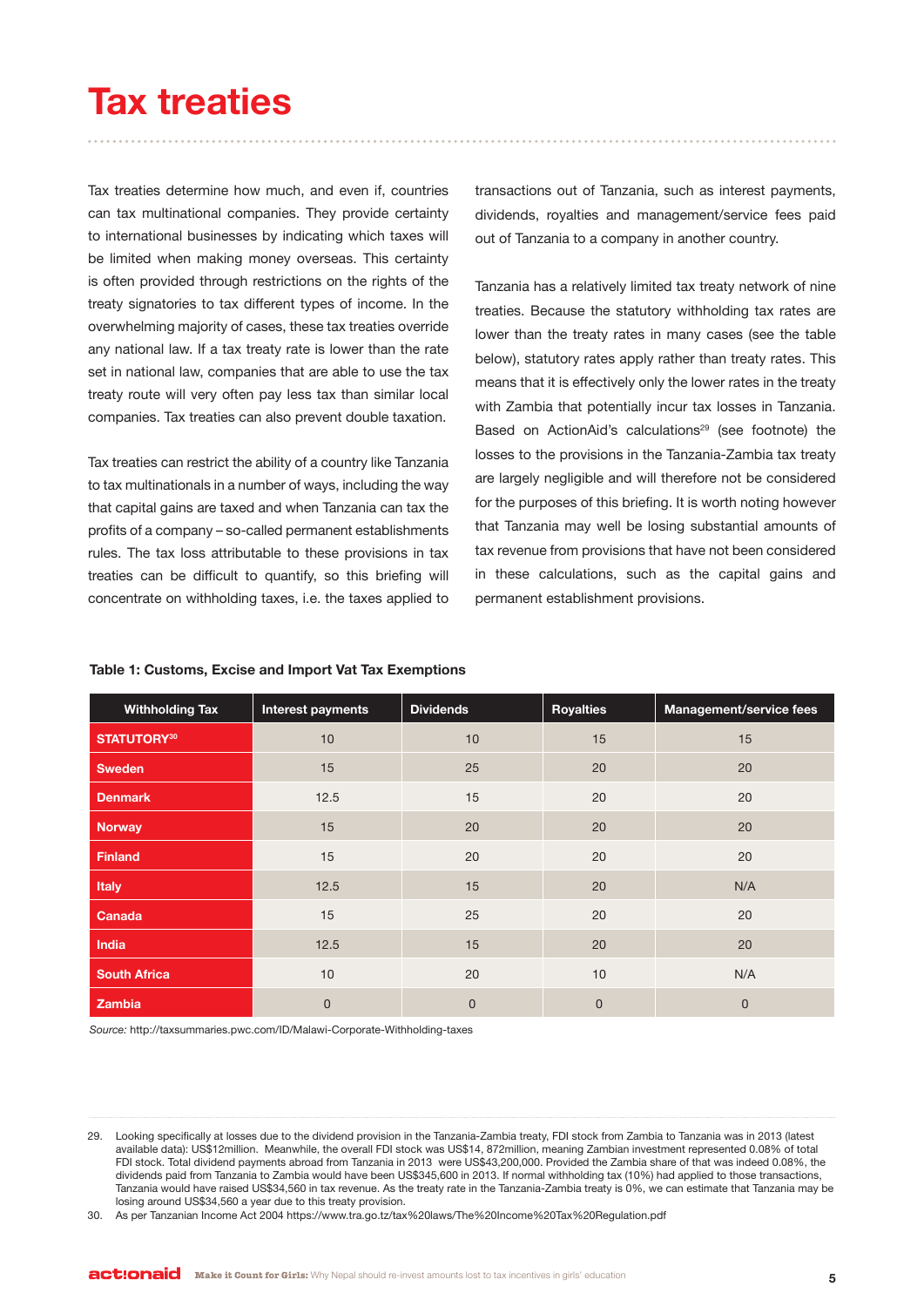# **Education**

Everyone has a right to education. This is a right enshrined in international human rights treaties from the Universal Declaration of Human Rights (article 26)<sup>31</sup> through to the International Covenant on Economic Social and Cultural Rights,<sup>32</sup> the Convention on the Rights of the Child<sup>33</sup> and many others. To be clear – countries should invest in girls' education because girls have a right to education.

However, in addition to the rights perspective, there is also an economic argument for investing in girls' education. A more highly educated population is likely to be more productive and to generate higher economic growth.<sup>34</sup> Below are some calculations of what the growth dividend of investing some of the money lost to tax incentives and tax treaties in girls' education would be.

According to World Bank data, there are more than **952,000 girls of primary school age in Tanzania who are not in education.35,56** There are many reasons why girls might not attend school. For the purposes of this calculation, we will assume as a starting point that with the right financial support, all of these girls would complete their primary education.

We know that the government officially spends Tsh10,000 (around US\$4.45 at October 2017 exchange rates) per month, per child in primary education. While there are several reports that not all of this sum reaches the relevant schools,<sup>37</sup> it will for the purposes of this briefing be assumed that Tsh10,000 is paid out every month for 10 months of the year (meaning the total cost to the government is US\$4.45x10=**US\$44.50**). However, research commissioned by ActionAid shows that parents contribute approximately Tsh71,835 per year (around **US\$31.78** at November 2017 exchange rates) to their children's education to cover necessary items such as school uniforms, daytime food, books and pens. In total, between the government and parents combined an estimated **US\$76.28** per primary school pupil, per year is currently spent in Tanzania.

A simple calculation (not accounting for the non-financial reasons why girls of primary school age may not be in education) would then conclude that paying for the 952,000 girls currently not in school would cost **US\$72,618,560 a year.** As primary school in Tanzania lasts six years,<sup>38</sup> the cost of getting all girls of primary school age who are currently not in education in Tanzania through six years of school would be **US\$435.71m.** 

We will now calculate the growth dividend in investing in girls' education and compare this to the estimated cost of educating every girl of primary school age not currently in education in Tanzania. A working paper for the World Bank developed methods for estimating the growth dividend of investing in girls' education.39 Amongst other things, the paper analysed what the productivity of those girls *with*  primary school education as opposed to those without would be. In doing so, the paper factored in a number of variables such as the effect of productivity if there was an increase in labour supply as well as the fact that for girls currently not completing primary education there may be factors other than lack of education preventing them from reaching the same level of productivity as those girls who currently do complete primary school.

Using data from the IMF, the ILO, the World Bank and others, the study concludes that that girls who complete primary education in Tanzania contribute **18% more** annually to GDP than girls who don't. With current average

<sup>31.</sup> See http://www.ohchr.org/EN/UDHR/Documents/UDHR\_Translations/eng.pdf

<sup>32.</sup> See http://www.ohchr.org/Documents/ProfessionalInterest/cescr.pdf

<sup>33.</sup> See http://www.ohchr.org/Documents/ProfessionalInterest/crc.pdf

<sup>34.</sup> Note however that increasing women's labour force participation must be accompanied by policy change to address the structural causes of women's economic inequality. As a result of the disproportionate amount of unpaid care and domestic work that women do globally, they already work longer days than men in most countries. Fiscal policy needs contribute to redressing this injustice. For more information, see e.g. "Women as 'underutilized assets'" [ActionAid, 2017) http://www.actionaid.org/sites/files/actionaid/actionaid\_2017\_-\_women\_as\_underutilized\_assets\_- \_a\_critical\_review\_of\_imf\_advice.pdf

<sup>35.</sup> See http://datatopics.worldbank.org/education/country/tanzania

<sup>36.</sup> Note that a 2016 report from the Tanzanian President's Office has a different number, See table 2.8 http://www.tamisemi.go.tz/noticeboard/tangazo-1062-20170113-BEST-Regional-and-Pocket-Data-2016/BEST-2016-Pocket-Size-Final.pdf

<sup>37.</sup> See e.g. http://www.twaweza.org/go/sauti-brief-capitation

<sup>38.</sup> See e.g. report by the Tanzanian President's Office: http://www.tamisemi.go.tz/noticeboard/tangazo-1062-20170113-BEST-Regional-and-Pocket-Data-2016/BEST-2016-Pocket-Size-Final.pdf

<sup>39.</sup> See 'Measuring the Economic Gain of Investing in Girls: The Girl Effect Dividend' by Jad Chaaban Wendy Cunningham, 2011. Policy Research Working Paper 5753.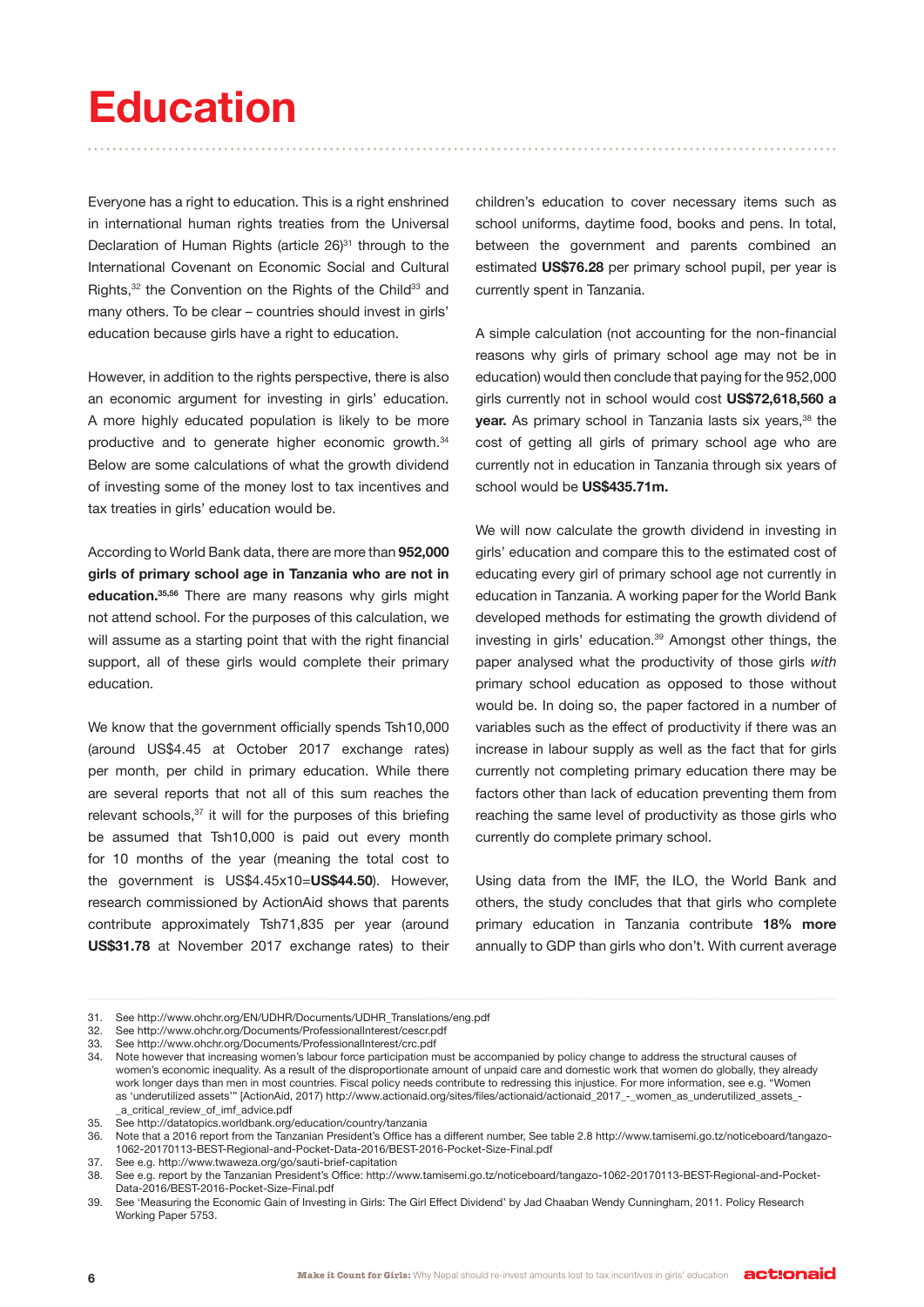GDP per person<sup>40</sup> being US\$1,032 according to the IMF,<sup>41</sup> an 18% increase in productivity per person would mean an increase in annual productivity of **US\$185.76** per girl completing primary education (not allowing for differences in average GDP between girls without primary education and other parts of the population).

If all 952,000 girls currently out of education completed primary school and indeed contributed an additional US\$185.76 per year to the Tanzanian economy, their total additional contribution would be **US\$176,843,520 per year.** This is the equivalent of **0.345%** of current estimated

Tanzania GDP of US\$51.19bn.<sup>42</sup> Provided a working life of 45 years, at current prices (not taking into account inflation), the added value to the economy of investing in these girls' education would be **US\$7.96bn.**

Meanwhile, the compound effect of the annual increase in GDP from investing in the education of out of schoolgirls over a 45-year working life would be **16.8%.43**

By continuously investing in new generations of girls' education, the overall figure for the compound impact over a working life would be much higher.



Good quality inclusive education is a fundamental right of all children. PHOTO: MAKMENDE MEDIA/ACTIONAID

40. In current prices, not adjusted for PPP

- 41. See: https://www.imf.org/external/pubs/ft/weo/2017/01/weodata/weorept.aspx?sy=2015&ey=2022&scsm=1&ssd=1&sort=country&ds=.&br=1&pr1. x=72&pr1.y=6&c=738&s=NGDPDPC&grp=0&a=
- 42. See https://www.imf.org/external/pubs/ft/weo/2017/01/weodata/weorept.aspx?sy=2015&ey=2022&scsm=1&ssd=1&sort=country&ds=.&br=1&pr1. x=41&pr1.y=8&c=738&s=NGDPD%2CNGDPDPC&grp=0&a=
- 43. In the desirable but unlikely event that all of the girls currently out of school completed not just their primary education but also their secondary education – and using the World Bank paper's (Chaaban and Cunningham, see above) calculation that completing secondary education (as opposed to completing neither primary nor secondary education) leads to a productivity gain of **32%** per girl, which in turn – using the methodology described above – would lead to an estimated **US\$314,553,269** or **0.6%** increase in GDP per year, or a compound **31%** over a 45 year working life.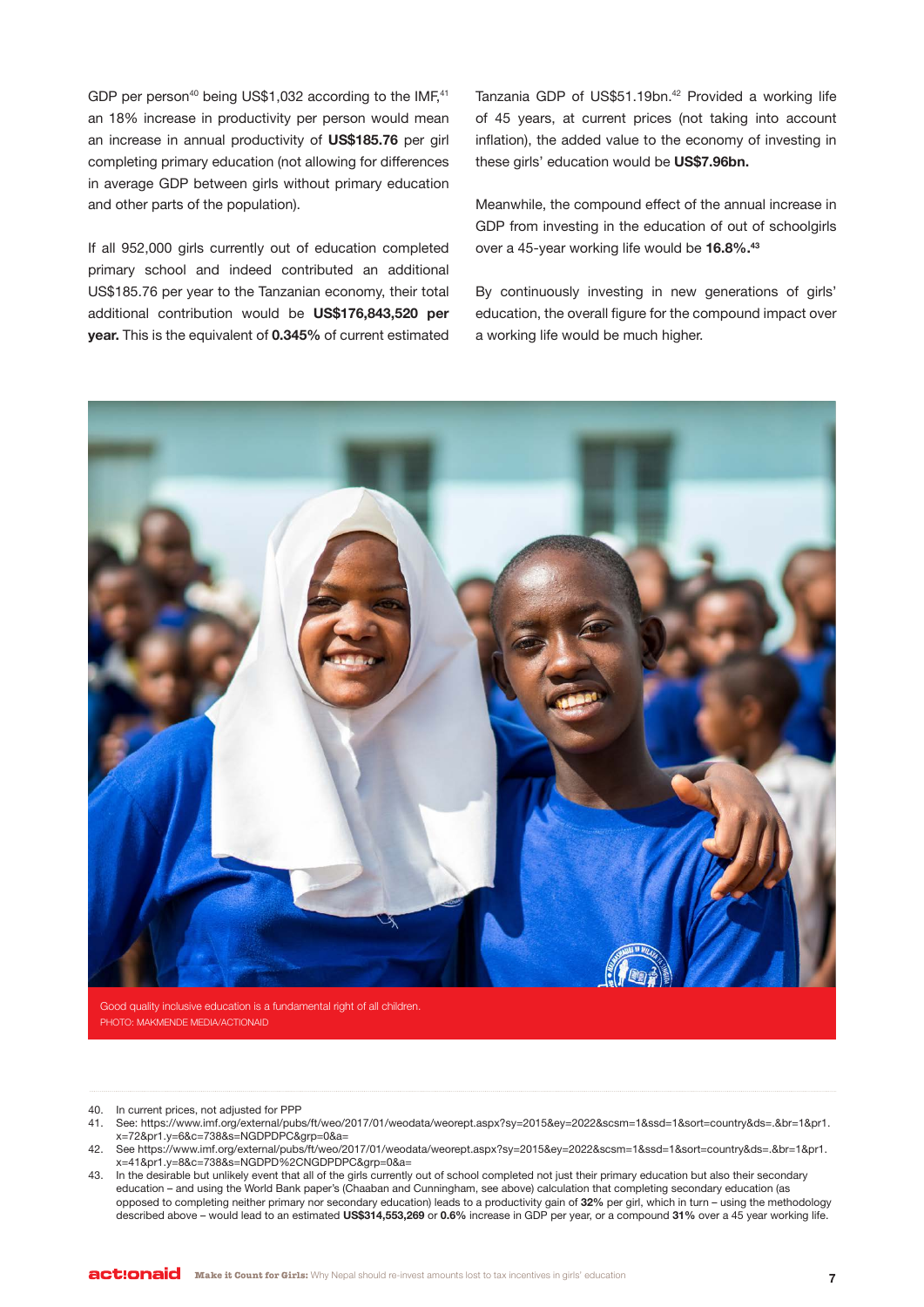## **Conclusions and recommendations**

**With government spending on education at a low 3.5% and 952,499 of school age girls out of education, the government of Tanzania needs to ensure that it raises more revenue that can in part be spent on girls' education. This paper has shown that as a result of tax revenue foregone through VAT exemptions and SEZs alone Tanzania is missing out on US\$531.5m per year.** 

**The real figure could be even higher as these calculations don't include losses resulting from income tax exemptions, discretionary tax exemptions or the revenue effects of certain tax treaty provisions such as permanent establishment and capital gains tax rules.** 

**UNESCO recommends that all governments spend around 20% of their revenue on education. If 20% of the lost tax revenue was spent on education, that would mean an additional US\$106.3m for education each year. Meanwhile, as this paper shows, the annual cost of putting the 952,000 out of school girls through primary school each year would be just over**  **US\$76.28m, an amount that could easily be covered by 20% of the forfeited tax revenues.** 

**This paper also demonstrates that while investing in girls' education should be done primarily because it secures their right to education, it also makes economic sense, and that a girl that has completed primary education is statistically likely to contribute 18% more to Tanzania's GDP each year than a girl who has not.**

**If all girls currently out of school were to complete primary education they would collectively contribute an additional US\$176m per year, and a US\$7.96bn over a 45-year working life to the economy of Tanzania. While the primary reason ActionAid advocates for greater investment in girls' education is because it is a fundamental human right, this paper demonstrates that doing so is also beneficial to the economy as there is a long-term growth dividend to be had from investing in girls' education that far out-strips any costs involved.**

### *With this in mind, ActionAid urges the government of Tanzania to:*

- **1. Act** swiftly to reduce the amount of tax revenue forfeited to tax incentives.
- **2. Stop** offering harmful tax incentives and only other incentives selectively to facilitate development. All current tax incentives – including discretionary tax incentives and those applicable to special economic zones – should be reviewed to assess whether they are fit for purpose, including undertaking a cost-benefit analysis.
- **3. Subject** all tax incentives both statutory and discretionary to public scrutiny, including by parliament, media, civil society and citizens. This should include publishing an annual overview of the costs of tax incentives as part of the annual budget, so the public can see the impact of corporate tax incentives.
- **4. Review** tax treaty networks as well as current withholding tax rates, e.g for dividend and interest payments abroad - to ensure that they do not result in tax losses and renegotiate those that do. Cancel or renegotiate disadvantageous tax treaties.
- **5. Invest** 20% of the tax revenue raised by reducing tax incentives and tax treaty regimes in education, especially girls' education.
- **6. Ensure** that public education is free, compulsory and of good quality and that there are no economic barriers that might prevent families sending their girls to school.
- **7. Ensure** that education budgets are gender-sensitive and that adequate financing is available for measures proven to tackle persistent barriers to girls' education.